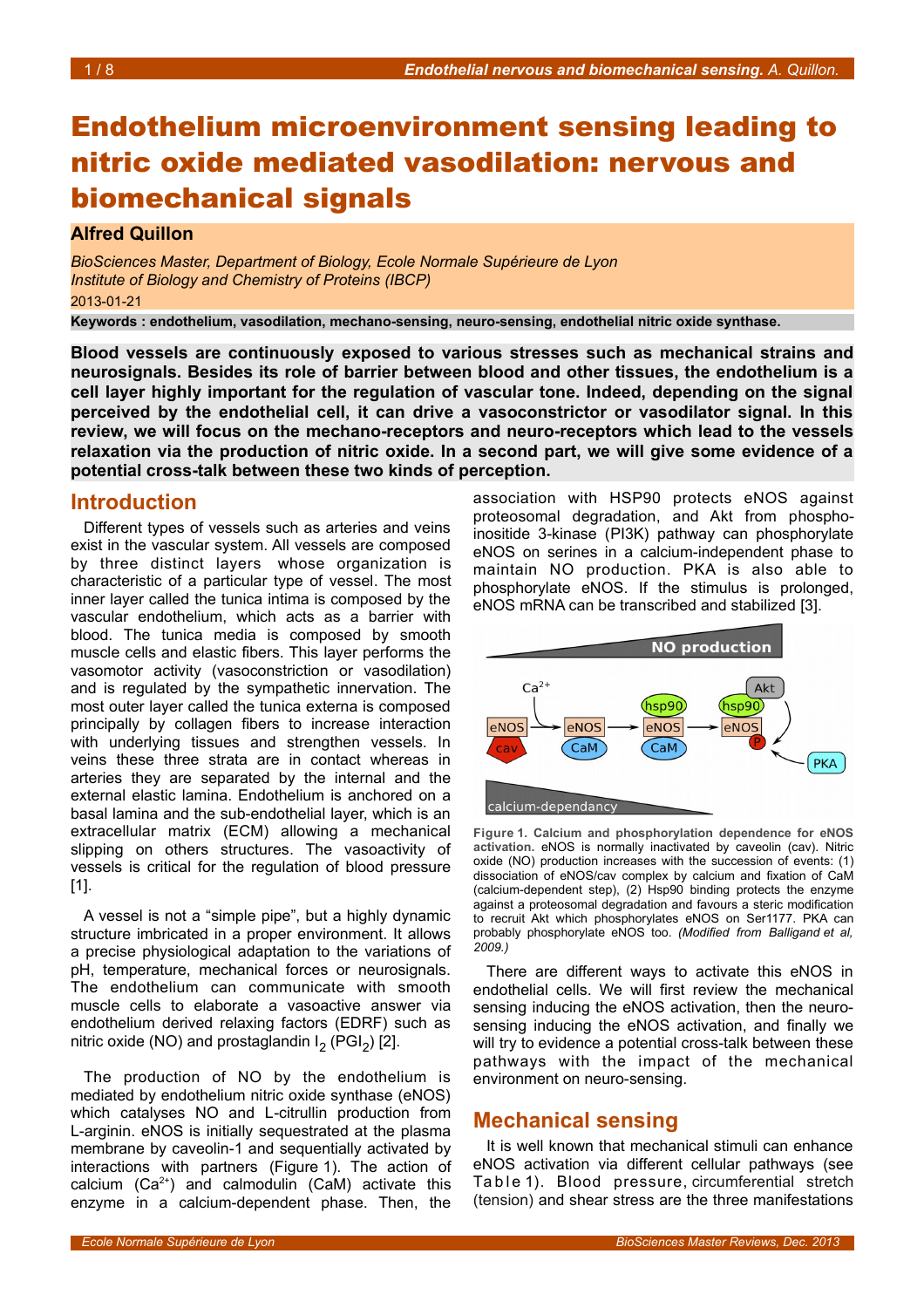of mechanical stress in vessels [4]. Shear stress, the most studied stress, is referenced to activate various mechanical receptors. It is perceived at the apical membrane and can be transmitted into the cell and at the basal membrane via the cytoskeleton.

#### *Caveolae*

They are invaginated islets of the membrane where lots of receptors and channels are concentrated. The main molecule in these structures is caveolin-1 which is enshrined in the cell membrane and allows deformation. Although its structural role and its capacity to sequestrate eNOS at the plasma membrane [3], caveolin-1 has been shown as a necessary component to activate the mitogen associated protein kinase (MAPK) / extracellular signal-regulated kinase (ERK) signaling pathway [5]. Moreover, mechano-transduction via β1 integrins also requires these structures [6]. As a consequence, caveolae can be considered as mechano-sensing micro domains, which convert the stress into a signalisation pathway.

#### *Receptor tyrosine kinases (RTK)***.**

Vascular endothelium growth factor Receptor 2 (VEGFR2) also known as Fetal Liver Kinase 1 (Flk-1/KDR) has been referenced to act as a mechanosensor of shear stress. Shear stress can activate the association between Flk1 and Shc, an adaptor protein to mediate a MAPK pathway via Ras [7]. Moreover the MAPK pathway promotes eNOS transcription [8]<sup>\*\*</sup>. Shear stress can activate the dimerization of the receptor VEGFR2 by a mechanism which is not

<span id="page-1-0"></span>**Table 1. Types of mechano-sensors implied in the mechanical stress response**

understood and bind Src to activate the PI3K pathway too [9].

#### *G Protein Coupled Receptor (GPCR)*

Chachisvilis *et al.* showed that the Bradykinin 2 (B2) G Protein Coupled Receptor (GPCR) can be activated by shear stress in a ligand-independent manner via a conformational transition induced by a membrane dynamic process [10]. The link has not been clearly demonstrated yet, but it is well established that B2 receptor activates a phospholipase C (PLC) to increase the intracellular calcium and activate eNOS [11,12]. So we can hypothesize that B2 GPCR activation leads to NO production.

#### *Cytoskeleton and adhesions*

Many studies have reported mechanical stress as a way to alter the tensegrity model, which represents the equilibrium conformation of the cytoskeleton. The reorganization of cytoskeleton after mechanical stress induces clustering and activation of many molecules including adhesion complexes such as integrins and cadherins [13]•. The rupture of this tensegrity equilibrium by shear stress can activate two types of junctions: adherens junctions and focal adhesions which link actin network with others cells, and basal membranes.

Endothelial adherens junctions are composed by a high variety of proteins including vascular endothelial cadherin, VEGFR2 and Platelet Endothelial Cell Adhesion Molecule 1 (PECAM1). Tzima *et al* showed that shear stress is able to activate PECAM1 by

| Mechanosensor                                   | <b>Type of molecule</b>           | <b>Inducer</b>                                  | Pathway engaged                             | Cell                                | <b>Ref</b>       |
|-------------------------------------------------|-----------------------------------|-------------------------------------------------|---------------------------------------------|-------------------------------------|------------------|
| Caveolae                                        | Caveolin                          | <b>SS</b>                                       | <b>MAPK</b>                                 | <b>BAEC</b>                         | [5]              |
| TRPV4                                           | Ion channel                       | SS, cytoskeleton (?)<br>Acetylcholine (via PKC) | [Ca <sup>2+</sup> ]i increase               | <b>RCAECs</b><br>arteries           | [26]<br>$[30]$ . |
| KCa                                             | Ion channel                       | Intracellular $Ca^{2+}$                         | $K^+$ exit                                  | <b>HUVEC</b>                        | $[27]$           |
| <b>KIR</b>                                      | Ion channel                       | Membrane hyper-polarization                     | $K^*$ exit                                  | <b>BAEC</b>                         | $[27]$           |
| $Ca2+$ channel                                  | Ion channel                       | Membrane hyper-polarization                     | $[Ca2+]$ i increase                         | <b>HUVEC</b>                        | $[27]$           |
| Outward rectifying CI-<br>channel               | lon channel                       | SS, cytoskeleton (?)                            | Membrane depolarization                     | <b>HAEC</b>                         | $[27]$           |
| VEGFR2                                          | <b>RTK</b>                        | <b>SS</b>                                       | <b>MAPK</b><br>PI3K                         | <b>BAEC</b><br><b>BAEC</b>          | $[7]$            |
| Bradykinin B2 Receptor                          | <b>GPCR</b>                       | SS (ligand-independent)                         | PLC ( $[Ca2+]$ i increase) ?                | <b>BAEC</b>                         | $[9]$<br>$[10]$  |
| Adherens junctions (VE-<br>Cad, VEGFR2, PECAM1) | Adhesion molecules,<br><b>RTK</b> | SS, cytoskeleton (?)                            | PI3K                                        | <b>BAEC</b>                         | [14]             |
| <b>FAK</b>                                      | Focal adhesions                   | SS                                              | <b>MAPK</b>                                 | <b>BAEC</b>                         | [16]             |
| <b>Src</b>                                      | Focal adhesions                   | SS                                              | eNOS stabilization                          | <b>BAEC</b>                         | $[8]$ .          |
| <b>PAK</b>                                      | Kinase                            | Rac/Cdc42 on fibronectin                        | <b>Nf<sub>K</sub>B</b>                      | <b>BAEC</b>                         | $[19]$           |
| $\alpha$ 1 $\beta$ 1-integrin (only?)           | Focal adhesions                   | SS, cytoskeleton (?)                            | PI3K                                        | Mesenteric<br>resistance arteries   | $[22]$           |
| Glycocalyx                                      | Glycoproteins                     | SS                                              | Alteration of the tensegrity<br>equilibrium | Femoral artery of<br>farm pig, BAEC | [23, 24]         |
| <b>Isolated G Protein</b>                       | G proteins                        | SS                                              |                                             | liposomes                           | $[25]$           |

BAEC: Bovin aortic endothelial cells, eNOS: endothelial Nitric Oxide Synthase, FAK: Focal Adhesion Kinase, GPCR: G Protein Coupled Receptor, HAEC: Human Aortic Endothelial Cells, HUVEC: Human Umbilical Vein Endothelial Cells, KCa: calcium activated potassium channel, KIR: inward rectifying potassium channel, MAPK: Mitogen-Activated Protein Kinase, PAK: p21-activated kinase, PI3K: Phosphoinsitide 3-kinase, PKC: Protein Kinase C, RCAEC: rat coronary artery endothelial cells, RTK: Receptor tyrosine kinase, SS: shear stress, TRPV4: Transient Receptor Potential cation channel subfamily V member 4, VEGFR2: Vascular endothelium growth factor Receptor 2.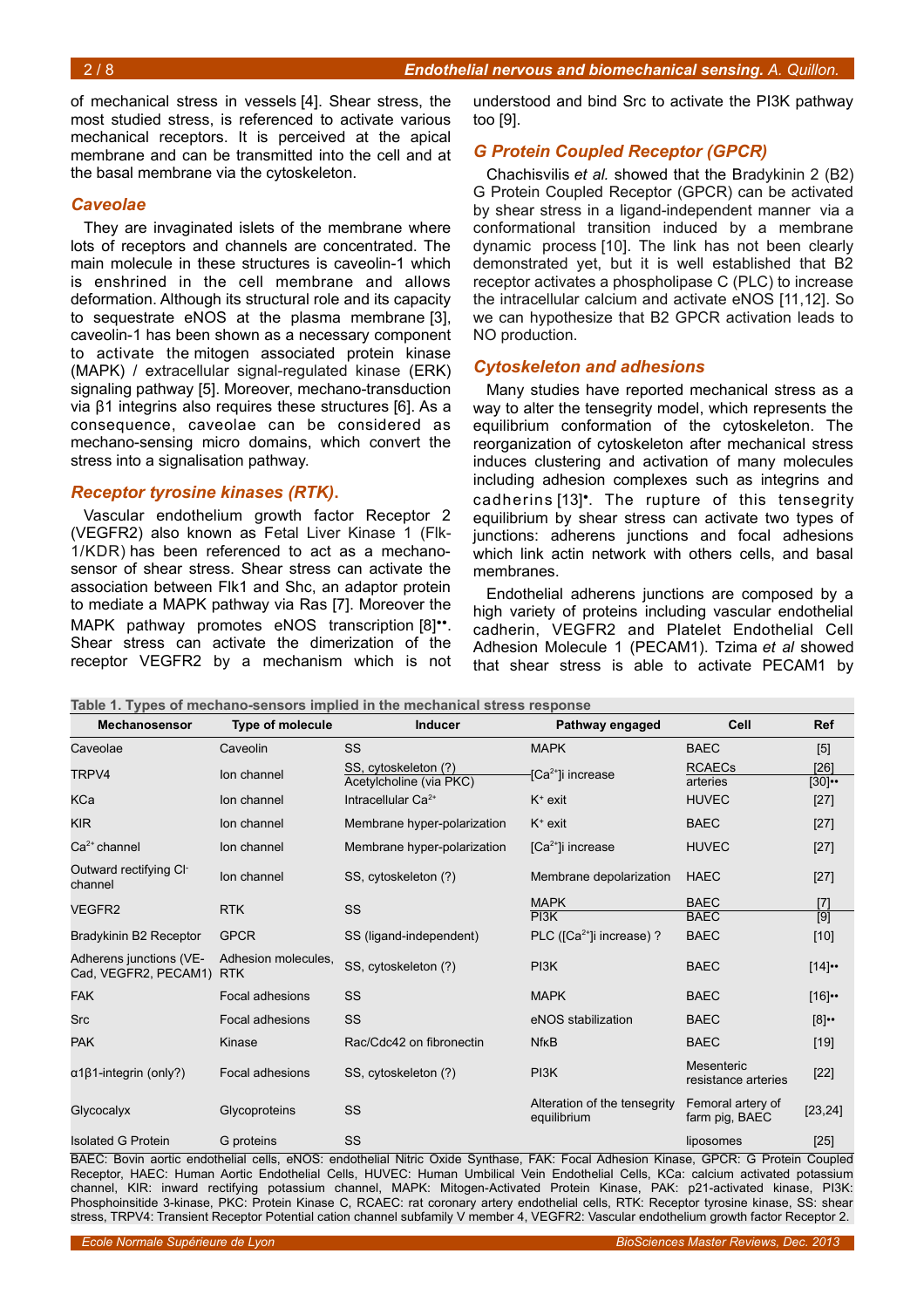phosphorylation, which plays the role of a mechanical transducer to activate Src kinase [14]••. The action of Src to phosphorylate VEGFR2 is facilitated by vascular endothelial cadherin, which acts as an adaptor. In this context, this RTK can phosphorylate PI3K to activate eNOS.

On the other side, focal adhesions are mediated principally by integrins that link the extracellular matrix with the actin network via a protein complex including vinculin, talin, tensin, paxilin and alpha-actinin [15]. Moreover, integrins bind many proteins involved in signaling like focal adhesion kinase (FAK), Src kinase, Fyn kinase and p130. It has been shown that shear stress is able to regulate eNOS mRNA transcription and stabilization. Indeed, shear stress activates rapidly FAK phosphorylation involved in the activation of MAPK / ERK and c-Jun N-terminal kinase (JNK) pathways to promote eNOS transcription [8,16]". Furthermore, Src is activated by shear stress too and stabilize eNOS mRNA for a longer answer [8]<sup>••</sup>.

But shear stress has other effects mediated by integrins. Tzima *et al.* noticed that the activation of αVβ3 integrin in response to blood flow leads to a cytoskeletal alignment in the direction of flow [17]. Shear stress can also activate integrin singling via other intermediate complexes. It is the case of adherens junctions where shear stress activates PI3K and further induces integrins activation depending on the nature of bound ECM protein. It was demonstrated by Orr *et al.* that on a collagenic matrix, PI3K activates α2β1 integrins, and on a fibronectin substrate it activates αVβ3 and αVβ1 integrins [18]••. Moreover, the activation of a specific integrin inactivates the other kind of dimer. This suppression is mediated by the activation of Protein kinase A (PKA) by α2β1 integrin which suppresses αVβ3 integrin activation, and Protein Kinase C (PKC) by αVβ3 integrin which suppresses α2β1 integrin activation. This clearly demonstrates that the composition of the ECM influences the cellular answer.

In addition, shear stress is able to activate p21 activated kinase (PAK) in cells grown on a fibronectin substrate via Rac/Cdc42 but not on collagen. PAK activates the Nuclear Factor-kappaB (NF-kappaB) transcription factor known to activate pro-inflammatory genes, and to increase permeability and eNOS transcription [19,20]. Moreover, (PKA) stimulated by integrins in contact with collagen inhibits the activation of PAK and so of NF-kappaB [19,21].

It was also shown that the flow-induced vasodilation is highly decreased when α1β1 integrins are blocked by an anti-α1β1 antibody. These integrins, which bind collagen and laminin are sensitive to shear stress and activate eNOS via a PI3K/Akt pathway [22].

#### *Membrane system*

Different components associated with the plasma membrane such as glycocalyx and isolated G-proteins can play a role of mechano-transducer. Glycocalyx is a cell coat including lots of molecules: glycoproteins such as sialic acids (SA), proteoglycans and

glycosaminoglycan such as heparan sulfate (HS), chondroitin sulfate (CS) and hyaluronic acid (HA). Specific degradation of HS, HA or SA results in a loss of the shear stress-induced NO production. As the glycocalyx is connected with the cytoskeleton, authors proposed that shear stress could be able to alter the tensegrity equilibrium via glycocalyx mechanoactivation [23,24]•. Isolated G-protein has been also reported as a potent role for shear stress transduction. Indeed, it is known that isolated G-proteins are found at the plasma membrane. Normally inactive because of the absence of receptor, Gudi *et al.* showed that shear stress can activate these proteins [25]. Shear stress can change membrane proprieties by decreasing micro-viscosity and increasing fluidity. This leads to a different lipid dynamic able to isolated G-protein independently of a receptor. G-proteins are involved in lots of pathway to increase NO production, so we can assume that the activation of these isolated proteins can lead to the same result.

#### *Ion channels*

The activation of Ion channels in a context of shear stress acts at different moments. They can be activated directly by shear stress such as Transient Receptor Potential cation channel subfamily V member 4 (TRPV4), or after an intracellular calcium increase. TRPV4 channels can be activated by shear stress to allow the entrance of extracellular calcium [26]. This influx participates at the activation of eNOS on a calcium-dependent phase and activates calcium activated potassium channel (KCa), which allows  $K^+$ exit. This outward leads to a hyper-polarization of the cellular membrane, which increases both conductance of inward rectifying potassium channel (Kir) and the opening of calcium channels sensitive to the hyperpolarization. The opening of Kir channels increases the hyper-polarization which auto-amplifies the phenomenon. Moreover, shear stress increases the opening probability of Kir channels. In parallel, outward rectifying chloride channel are open just after potassium channels, probably to maintain the polarization of the plasma membrane. Calcium can be delivered by the endoplasmic reticulum too, for example after the action of PKA which is implied in lots of pathways [3,27,28].

Barakat *et al.* showed that shear stress can be transmitted by different ways from vessel lumen to endothelial cells. Flow can directly activate channels at the plasma membrane; but it can deform this membrane too, which transmits this stress to channels. Cytoskeleton, after shear stress forces can modulate the activity of this channels too [29].

A particularly interesting finding is the fact that TRPV4, which was described to answer to shear stress, is also able to answer to acetylcholine (Ach) [30]••. This activation by a neuropeptide is mediated by a pathway including a GPCR to sense Ach and a PKC alpha to transduce the information [31]••. This observation led us to think that it could exist an interaction between mechanical and neuro-sensing by the endothelial cell to induce NO production.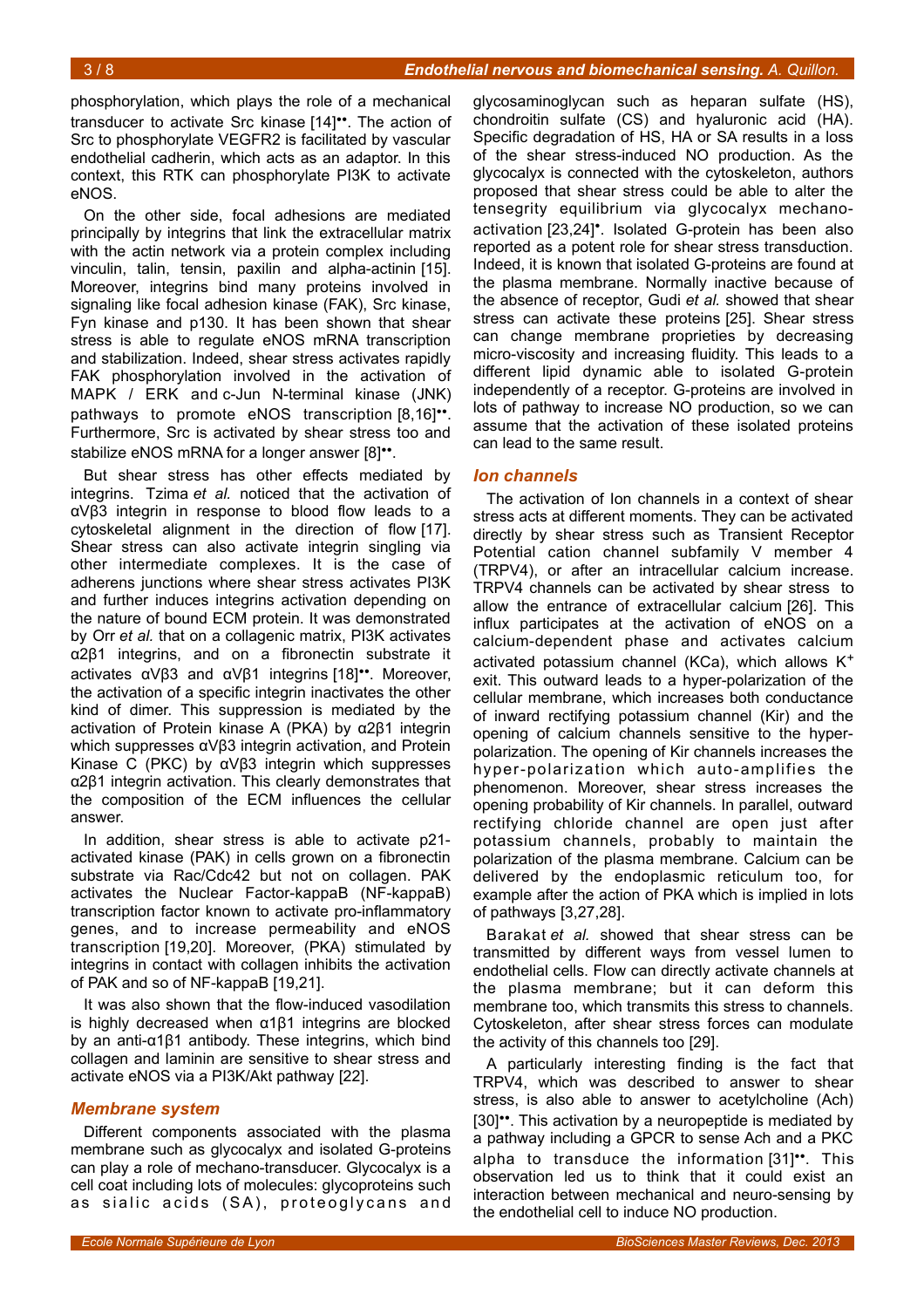# **Neuro-sensing**

A vessel is a structure integrated in the organism. As a consequence, it communicates with others organs via lots of molecules such as neuropeptides, cytokines and chemokines. Molecules arrive via the blood flow or by sympathetic nerves from the tunica media. Here, we review the neuropeptides which lead to eNOS activation and the NO production (see Table [2\)](#page-3-0).

### *Acetylcholin*

Whereas acetylcholin (Ach) acts as a vasocontrictor in the absence of endothelium, it promotes a vasodilation via an EDRF when it is perceived by the endothelial cell. Ach, which is commonly considered as a neuropeptide, acts via a muscarinic receptor on the endothelium. The binding of this receptor leads to a conformational change which activates a Gq protein coupled with a muscarinic receptor. Gq-α subunit is known to activate a PLC which produces inositol 1,4,5 trisphosphate (IP3) and diacylglycerol (DAG) from the hydrolysis of phosphatidylinositol 4,5-bisphosphate (PIP2). IP3 can bind the IP3-Receptor on the endoplasmic reticulum membrane to release  $Ca<sup>2+</sup>$  and further activate CaM and eNOS to produce nitric oxide [32].

### *Calcitonin Gene Related Peptide (CGRP)*

CGRP was identified in 1983 as a neuropeptide [33]. Two years after, it was described as a potent vasodilator implied in inflammatory reactions [34]. CGRP can be released by the sympathetic innervation and picked up at the membrane of endothelial cells to transmit a nervous message. CGRP is able to bind CGRP-Receptor which is composed by two molecules: a GPCR with seven transmembrane domains called Calcitonin receptor-Like Receptor (CRLR) associated with the Receptor Activity-Modifying Protein 1 (RAMP1). A CRLR not associated with RAMP cannot work as a functional CGRP receptor [35,36].

It appears that CGRP could act via two distinct ways following the activation of a GPCR. The binding of the receptor favors the exchange of a GDP for a GTP on α subunit to activate targets. The first way, which is not clearly demonstrated, is a PLC-dependent pathway activating a CaM/Ca2+-dependent NO production as

described for Ach. Evidences shows that the activation of the CGRP receptor can activate adenylate cyclase at the plasma membrane by the βγ subunits. This enzyme is able to transform ATP into cAMP which increases in concentration and leads to the activation of PKA also known as cAMP dependent protein kinase (cAK). PKA can activates AMPK which is probably the intermediate that allows eNOS phosphorylation and its activation in a CaM/Ca<sup>2+</sup> independent way  $[36-38]$ <sup>\*\*</sup>.

#### *Kinin*

Kinins are neuropeptides produced from kininogen by kallikrein enzyme and are particularly important for cardiovascular regulation. There are two main kinins: bradykinin and kallidin. They are two plasma neuropeptides that can interact with endothelium via Bradykinin Receptor 2 (BR2) to modulate the vascular tone. Even if the principal kinin is Bradykinin, Kallidin can act on the endothelium too via the same receptor, BR2, coupled with different G-proteins, and as a consequence can activate lots of pathways [12]. The principal is the Gq Protein Coupled BR2 which activates PLC and releases intracellular calcium to increase eNOS activity as described for acetylcholin. It can activate GαiPCR or GαsPCR known to inhibit and activate adenylate cyclase respectively. G-Protein Coupled BR2 can activate MAPK/ERK pathway. Gαq activates PLC whereas βγ activates PI3K. The Akt/PI3K pathway phosphorylates directly eNOS on Ser1177 which is a mark known to activates NO production [11,12]

#### *Substance P*

Substance P (SP) is a neuropeptide from trachykinin family which acts at different levels. It is particularly important for the automatic nervous system and the regulation of cardio-respiratory system. It is known to be a strong vasodilator. SP is delivered by the sympathetic innervation and acts on endothelial cells via the Neurokinin-1 Receptor (NK1-R). This NK1-R is a GqPCR which activates PLC and increases the level of eNOS activity via a Ca<sup>2+</sup>/CaM-dependent manner [39]. Neurokinin A, another peptide of trachykynin family, can bind NK1-R too, but with a lower affinity.

<span id="page-3-0"></span>

| Neuropeptide                             | Receptor                 | <b>Type of Receptor</b> | Pathway engaged                                                         | Cell          | <b>Ref</b>    |
|------------------------------------------|--------------------------|-------------------------|-------------------------------------------------------------------------|---------------|---------------|
| <b>CGRP</b>                              |                          |                         | AC - PKA - AMPK                                                         | Rabbit, HUVEC | $[36, 38]$ •• |
|                                          | CGRP-R (CRLR+RAMP1) GPCR |                         | $(?)$ PLC - IP3 - [Ca <sup>2+</sup> ]i increase                         |               | $[36]$        |
| Acetylcholine                            | Muscarinic receptor      | <b>GPCR</b>             | PLC - IP3 - [Ca <sup>2+</sup> ]i increase and<br>TRPV4 openning via PKC |               | [31, 32]      |
| Bradykinin & Kallidin                    | Bradykinin Receptor 2    | <b>GPCR</b>             | PLC - IP3 - $[Ca2+]$ i increase,<br><b>MAPK</b>                         |               | [11, 12]      |
| Substance P & NKA with<br>lower affinity | $NK1-R$                  | <b>GPCR</b>             | $PLC - IP3 - [Ca2+]$ i increase                                         |               | $[39]$        |
| Apelin                                   | <b>APJ Receptor</b>      | <b>GPCR</b>             | $PLC - IP3 - [Ca2+]$ i increase, Akt HUVEC                              |               | $[41]$        |

AC: Adenylate cyclase, AMPK: AMP Activated Protein Kinase, CGRP(-R): Calcitonin Gene Related Peptide (-Receptor), CRLR: Calcitonin receptor-Like Receptor, GPCR: G Protein Coupled Receptor, HUVEC: Human Umbilical Vein Endothelial Cells, IP3: inositol 1,4,5 trisphosphate, MAPK: Mitotgen-Activated Protein Kinase, NK1: Neurokinin-1 Receptor, NKA: Neurokinin A, PI3K: Phosphoinsitide 3-kinase, PKA: Protein Kinase A, PKC: Protein Kinase C, PLC: Phospholipase C, RAMP1: Receptor Activity-Modifying Protein 1, TRPV4: Transient Receptor Potential cation channel subfamily V member 4.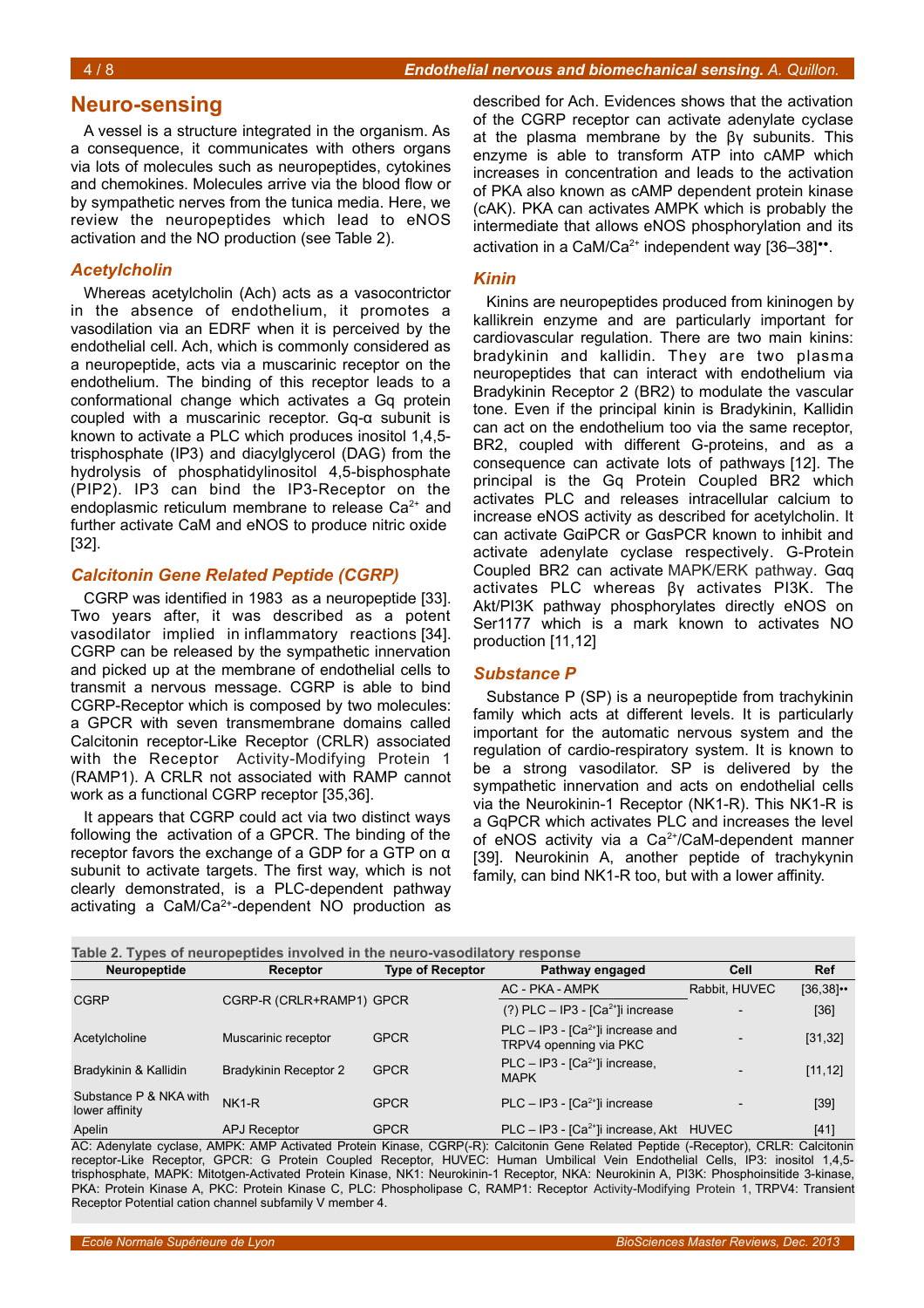#### *Apelin*

It is a neuropeptide identified in 1998 by Tatemoto *et al.* [40]. It can be found in blood circulation and is implied in lots of physiological regulations such as blood pressure decrease. Apelin acts on the endothelial cell surface via APJ receptor which is a GPCR. The activation of GqPCR activates PLC via its α subunit to increase eNOS activity via calcium as described previously, whereas GiPCR activates Akt pathway by phosphorylation. This active form of Akt phosphorylates eNOS to highly increase its activity [41].

Other non neuro-peptides have been identified to acts as potent vasodilator via NO such as angiotensin II which induce BK-Receptor to avert an excessive vaconstriction, histamine during allergies, 5-HT (serotonin) and thrombin liberated during platelet aggregation, insulin, etc...

#### **Neuro-mechano-sensing interplay**

We saw in the two previous parts mechano- and neuro-sensing by the endothelial cell which lead to the production of NO and relax the underlying smooth muscle cells (Figure [2\)](#page-4-0). It showed us that endothelium is a highly active structure which communicates with its environment.

It is interesting to notice the variability and the similarities of signal transduction mechanisms between the two types of reception. For neuro-sensing, all pathways tend to converge on intracellular calcium increase to activate eNOS in a CaM/Ca $2+$  dependent manner. Only apelin was referenced to act in part on Akt by promoting its phosphorylation, and CGRP which activates eNOS via PKA in a CaM/Ca<sup>2+</sup> independent way. Moreover, only GPCRs were referenced to sense a neuropeptide and transduce an intracellular signal principally via PLC as an intermediate of transduction. Complementary, for mechano-sensing there is much more mechanisms implying eNOS activation,



<span id="page-4-0"></span>**Figure 2. Neuro-mechano-sensing interplay.** Endothelial cells are exposed to various stimuli. Cell surface perceives mechanical tensions by membrane proprieties changes and glycocalyx movement linked to cytoskeleton. These mechanisms lead to (1): the activation of ion channels such as TRPV4 which increases its  $Ca^{2+}$  permeability. This intracellular  $Ca^{2+}$  concentration increase leads to the opening of KCa channels to promotes a membrane hyper-polarization and open KIR and calcium channels to further  $Ca^{2+}$  entry which activates eNOS in a CaM/Ca<sup>2+</sup> dependent way. (2): receptor complexes clusterization such as VEGFR2 which activates PI3K and MAPK pathways, adherens junctions activation which leads to PI3K activation and new ECM-integrin bounds depending of ECM composition, and focal adhesions activation which leads to MAPK signaling, NFκB signaling and eNOS mRNA stabilization. Moreover, neuropeptides from blood circulation or sympathetic innervation can induce intracellular signals to activate eNOS via G Proteins Coupled receptors. Acetylcholin, Bradykinin, Kallidin, Apelin, Substance P, Neurokinin A and probably CGRP are able to activate Phospholipase C which increase intracellular calcium concentration to activates eNOS in a CaM/Ca<sup>2+</sup>-dependent way. Bradykinin and Kallidin can activates MAPK pathway too and Acetylcholin in able to mediate TRPV4 channels opening via Protein Kinase C. Apelin in able to induce a direct Akt phosphorylation and CGRP has been reported to activate the Adenylate Cyclase which increase Protein Kinase A activity to induce eNOS activation via AMPK.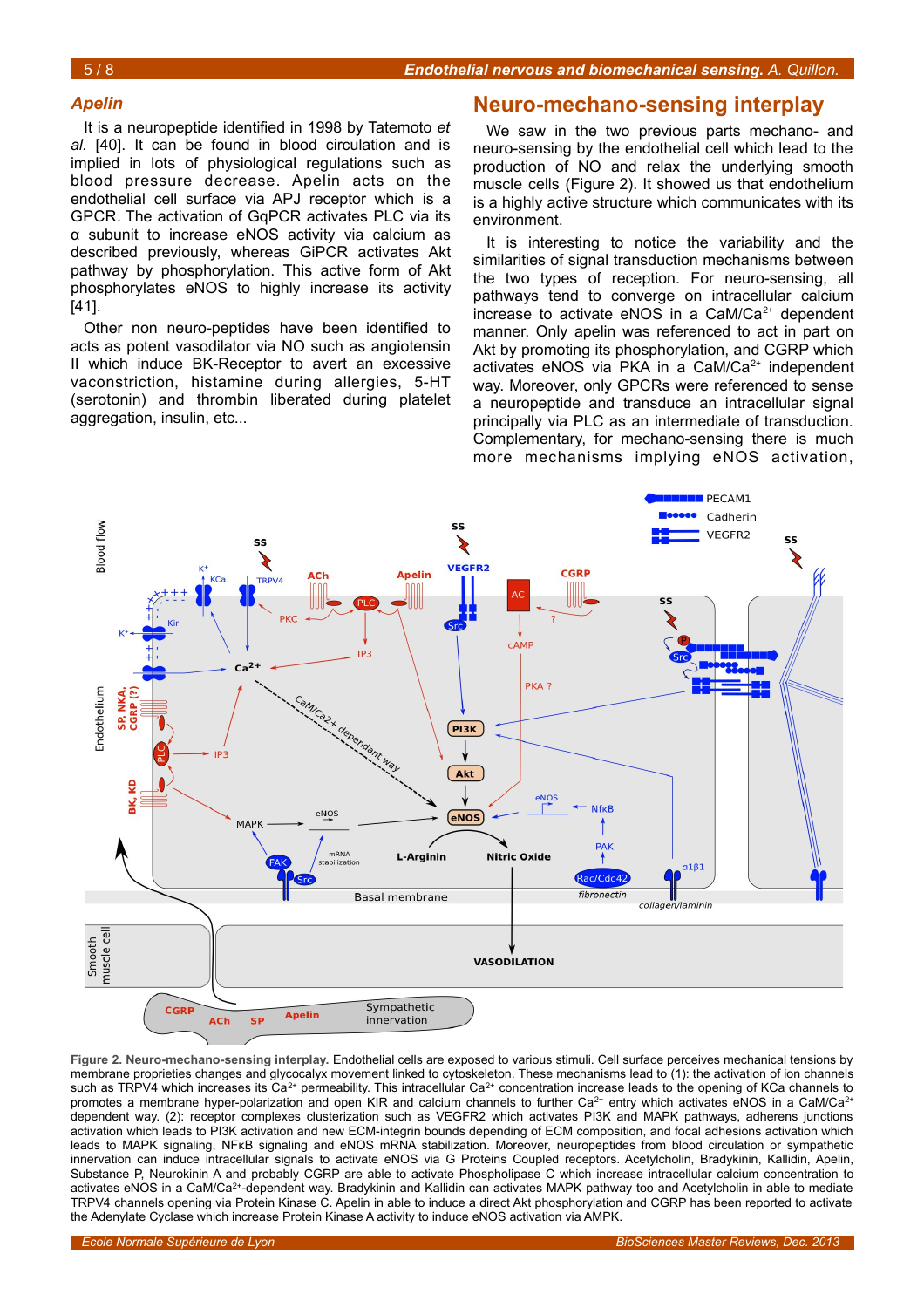transcription and its mRNA stabilization. They tend to PI3K phosphorylation and intracellular  $Ca<sup>2+</sup>$  increase. As described in figure [1,](#page-0-0) because of the different ways engaged, we can expect a different response in term of amplitude and rapidity of NO production. Indeed, even if different pathways co-exist, a cell exposed to mechanical stress activates rapidly PI3K/Akt pathway to promote NO synthesis and smooth muscle cell relaxation. If the stimulus is maintain for a longer period, there is eNOS mRNA transcription via MAPK and NFκB. For a neuropeptide response, there is only one pathway engaged, which is proportional at the intracellular calcium concentration. The pathway is activated as long as the receptor is engaged with its ligand. This allows a rapid switch between activation and inhibition of eNOS. Even for neuropeptides, the quick reversibility of the response is modulated as observed for BK and KD which are able to activate both calcium concentration increase and MAPK to stimulate eNOS mRNA transcription. Another thing we can remark is the importance of cytoskeleton for mechano-sensing. Shear stress induces a break of the tensegrity equilibrium, which allows clusterization of signaling complexes (such as adherens junctions, focal adhesions and RTK dimerization) and the opening of ion channels. On the opposite, neuro-sensing seems independent of cytoskeleton in term of stress transduction.

Although great differences exist regarding the pathway engaged and the type of reception, these observations show the presence of some common intermediaries between mechano- and neuro-sensing consistent with a potential cross-talk. Indeed, some evidences in the scientific literature show that the two phenomenons described previously can act together.

As we described previously, TRPV4 channels can be activated both by shear stress and acetylcholin [30,31]. It shows us that two types of stress which are perceived by two types of receptor can converge via the same protein. We can hypothesize that the activation of one way modulates the activation of the other.

Another illustration of this potential cross-talk between mechano- and neuro-sensing is the pressureinduced vasodilation (PIV) [42]••. An external pressure on skin activates a neuron circuit set into dermis. The consequence is he transduction of a nociceptive information via capsaicin-sensitive fibers to spinal cord. As a consequence, a nervous message is elaborated in the central nervous system and re-sent to periphery by the sympathetic innervation in the tunica media of vessel walls. The neuronal-secreted transducer is the CGRP neuro-peptide, which acts on endothelium to induce a pathway leading to eNOS activation. NO produced by eNOS then induces smooth muscle cell relaxation and vessel vasodilation. In summary, a mechanical information is converted into a nervous message, which acts locally to induce a vasodilation. This vasodilation is a physiological response to prevent ischemia linked to a stronger pressure: it is the PIV phenomenon [43]. The question we could address is: "is the integrity of the extracellular matrix can be

reflected by the ability of PIV ?".

We must keep in mind that only vasodilator signals were presented here, however there are lots of vasocontrictor signals too. As a consequence, vessels are in a permanent equilibrium to maintain a good physiological blood pressure and local irrigation.

# **Acknowledgments**

I thank Dr Romain Debret and Dr Laurent Viriot for their help and their advices concerning this review.

# **References and recommended reading**

Papers of particular interest have been highlighted as:

- of special interest
- ●● of outstanding interest
- 1. Marieb EN, Hoehn K: *Human Anatomy & Physiology, 8th Edition*. Benjamin Cummings; 2009.
- 2. Vanhoutte PM, Shimokawa H: **Endothelium-derived relaxing factor and coronary vasospasm.** *Circulation* 1989, **80**:1–9. [doi: 10.1161/01.CIR.80.1.1]
- 3. Balligand J-L, Feron O, Dessy C: **eNOS activation by physical forces: from short-term regulation of contraction to chronic remodeling of cardiovascular tissues**. *Physiol. Rev.* 2 0 0 9 , **89**:481–534. [doi: 10.1152/physrev.00042.2007] [PMID: 19342613]
- 4. Traub O, Berk BC: **Laminar shear stress: mechanisms by which endothelial cells transduce an atheroprotective force**. *Arterioscler. Thromb. Vasc. Biol.* 1998, **18**:677–685. [PMID: 9598824]
- 5. Park H, Go Y-M, Darji R, Choi J-W, Lisanti MP, Maland M C, Jo H: Caveolin-1 requlates shear stress**dependent activation of extracellular signalregulated kinase**. *Am J Physiol Heart Circ Physiol* 2000, **278**:H1285–H1293.
- 6. Radel C, Carlile-Klusacek M, Rizzo V: **Participation of** caveolae in β1 integrin-mediated **mechanotransduction**. *Biochemical and Biophysical Research Communications* 2007, **358**:626–631. [doi: 10.1016/j.bbrc.2007.04.179]
- 7. Chen KD, Li YS, Kim M, Li S, Yuan S, Chien S, Shyy JY: **Mechanotransduction in response to shear stress. Roles of receptor tyrosine kinases, integrins, and Shc**. *J. Biol. Chem.* 1999, **274**:18393–18400. [PMID: 10373445]
- 8. Davis ME, Cai H, Drummond GR, Harrison DG: **Shear stress regulates endothelial nitric oxide synthase expression through c-Src by divergent signaling pathways**. *Circulation Research* 2001, **89**:1073–1080. [doi: 10.1161/hh2301.100806]
- ●● This paper shows that shear stress can activate c-Src to promotes on the one hand eNOS transcription via ERK pathway and on the other hand eNOS mRNA stabilization.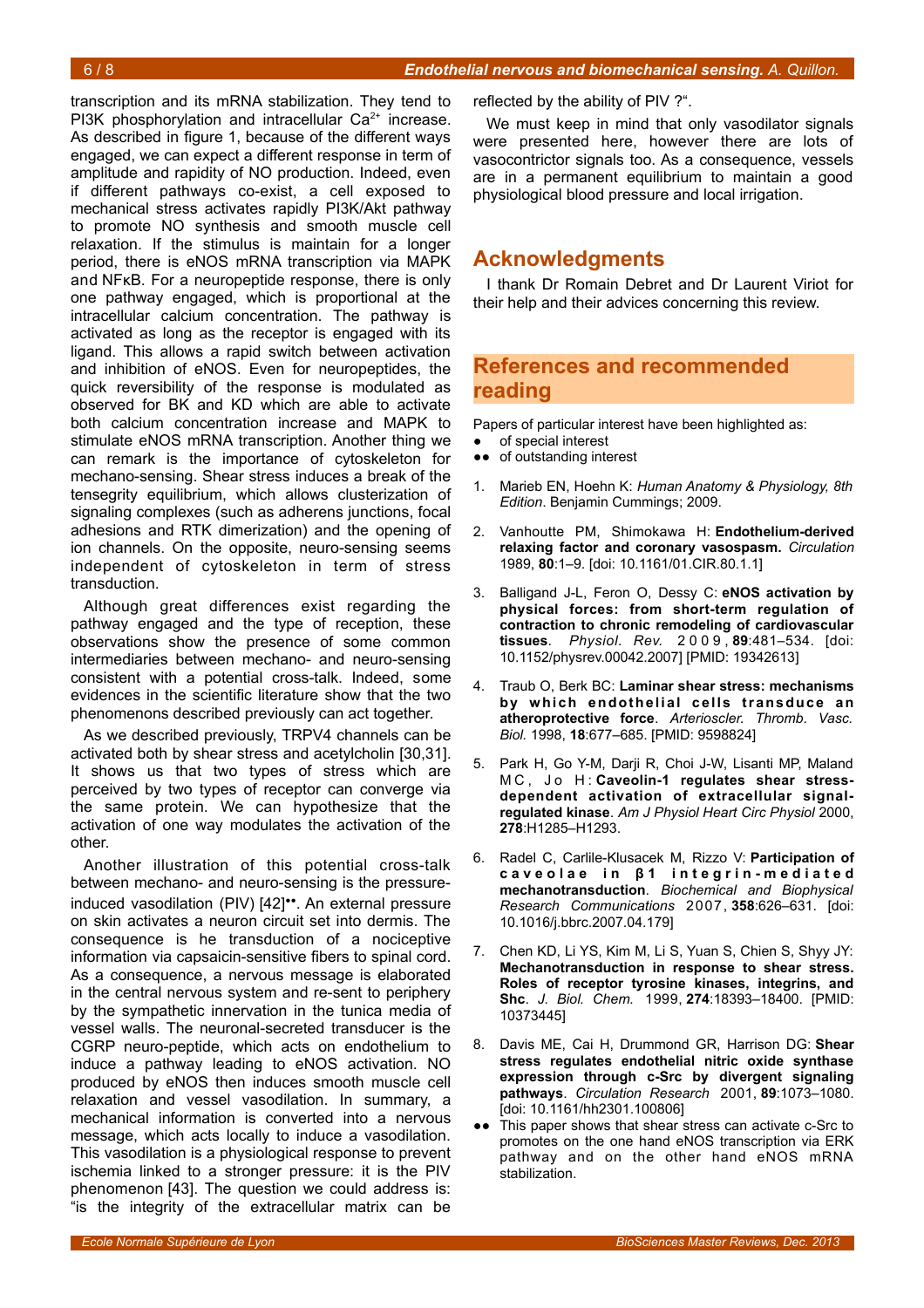### 7 / 8 *Endothelial nervous and biomechanical sensing. A. Quillon.*

- 9. Jin Z-G, Ueba H, Tanimoto T, Lungu AO, Frame MD, Berk BC: **Ligand-independent activation of Vascular Endothelial Growth Factor Receptor 2 by fluid shear stress regulates activation of endothelial nitric oxide synthase**. *Circulation Research* 2003, **93**:354–363. [doi: 10.1161/01.RES.0000089257.94002.96]
- 10. Chachisvilis M, Zhang Y-L, Frangos JA: **G proteincoupled receptors sense fluid shear stress in endothelial cells**. *Proceedings of the National Academy of Sc ien ce s* 2 0 0 6 , **103**:15463–15468. [doi: 10.1073/pnas.0607224103]
- 11. Leeb-Lundberg LMF, Marceau F, Müller-Esterl W, Pettibone DJ, Zuraw BL: **International Union of Pharmacology. XLV. Classification of the kinin receptor family: from molecular mechanisms to pathophysiological consequences**. *Pharmacol Rev* 2005, **57**:27–77. [doi: 10.1124/pr.57.1.2]
- 12. Kuhr F, Lowry J, Zhang Y, Brovkovych V, Skidgel RA: **Differential regulation of inducible and endothelial nitric oxide synthase by kinin B1 and B2 receptors**. *Neuropeptides* 2 0 1 0 , **44**: 1 4 5 – 1 5 4 . [ d o i : 10.1016/j.npep.2009.12.004] [PMID: 20045558]
- 13. Wang N, Butler JP, Ingber DE: **Mechanotransduction across the cell surface and through the cytoskeleton**. *Science* 1993, **260**:1124–1127. [PMID: 7684161]
- This paper shows by physical methods that shear stress change the tensegrity equilibrium of endothelial cells and via this mechanism induced the clusterization of signaling complexes.
- 14. Tzima E, Irani-Tehrani M, Kiosses WB, Dejana E, Schultz DA, Engelhardt B, Cao G, DeLisser H, Schwartz MA: **A mechanosensory complex that mediates the endothelial cell response to fluid shear stress**. *Nature* 2005, **437**:426–431. [doi: 10.1038/nature03952]
- This paper shows that a molecular complex is located at the adherens junction and composed by PCAM1, VE-Cad and VEGFR2. Moreover, it can act in the context of shear stress as a mechanosensor complex which favours PI3K activation.
- 15. Zebda N, Dubrovskyi O, Birukov KG: **Focal adhesion kinase regulation of mechanotransduction and its impact on endothelial cell functions**. *Microvascular Research* 2 0 1 2 , **83**:71–81. [doi: 10.1016/j.mvr.2011. 06.007]
- 16. Li S, Kim M, Hu Y-L, Jalali S, Schlaepfer DD, Hunter T, Chien S, Shyy JY-J: **Fluid shear stress activation of focal adhesion kinase linking to mitogen-activated protein kinases**. *J. Biol. Chem.* 1997, **272**:30455– 30462. [doi: 10.1074/jbc.272.48.30455]
- ●● This paper demonstrates that shear stress is able to activate FAK kinase on focal adhesions and promotes both ERK and JNK activation via a Grb2/SoS complex.
- 17. Tzima E: **Activation of integrins in endothelial cells by fluid shear stress mediates Rho-dependent cytoskeletal alignment**. *The EMBO Journal* 2001, **20**:4639–4647. [doi: 10.1093/emboj/20.17.4639]
- 18. Orr AW, Ginsberg MH, Shattil SJ, Deckmyn H, Schwartz M A : **Matrix-specific Suppression of integrin activation in shear stress signaling**. *Molecular Biology of the Cell* 2006, **17**:4686–4697. [doi: 10.1091/mbc.E06- 04-0289]
- ●● This paper demonstrates the importance of the sub-

endothelial extracellular matrix composition to promotes a specific integrin response. Moreover, the activation of a specific kind of integrins is able to inhibit the others.

- 19. Orr AW, Hahn C, Blackman BR, Schwartz MA: **PAK signaling regulates oxidant-dependent NF-κB activation by flow**. *Circ Res* 2008, **103**:671–679. [doi: 10.1161/CIRCRESAHA.108.182097] [PMID: 18669917PMCID: PMC2697905]
- 20. Ando J, Yamamoto K: **Vascular mechanobiology**. *Circulation Journal* 2009, **73**:1983–1992.
- 21. Funk SD, Yurdagul A, Green JM, Jhaveri KA, Schwartz MA, Orr AW: Matrix-Specific protein kinase A **signaling regulates p21-activated kinase activation by flow in endothelial cells**. *Circulation Research* 2010, **106**:1394–1403. [doi: 10.1161/CIRCRESAHA.1 09.210286]
- 22. Loufrani L, Retailleau K, Bocquet A, Dumont O, Danker K, Louis H, Lacolley P, Henrion D: **Key role of α1β1 integrin in the activation of PI3-kinase-Akt by flow (shear stress) in resistance arteries**. *Am J Physiol Heart Circ Physiol* 2 0 0 8 , **294**:H1906–H1913. [doi: 10.1152/ajpheart.00966.2006]
- 23. Pahakis MY, Kosky JR, Dull RO, Tarbell JM: **The Role of Endothelial Glycocalyx components in mechanotransduction of fluid shear stress**. *Biochem Biophys Res Commun* 2 0 0 7 , **355**:228–233. [doi: 10.1016/j.bbrc.2007.01.137] [PMID: 17291452PMCID: PMC1847369]
- 24. Kumagai R, Lu X, Kassab GS: **Role of glycocalyx in flow-induced production of nitric oxide and reactive oxygen species**. *Free Radical Biology and Medicine* 2009, **47**:600–607. [doi: 10.1016/j.freeradbiomed.2009. 05.034]
- This paper shows the importance for shear stress transduction of the glycocalyx integrity. To demonstrate this, the authors removes specifically different surface proteins.
- 25. Gudi S, Nolan JP, Frangos JA: **Modulation of GTPase activity of G proteins by fluid shear stress and phospholipid composition**. *Proceedings of the National Academy of Sciences of the United States of America* 1998, **95**:2515.
- 26. Köhler R, Heyken W-T, Heinau P, Schubert R, Si H, Kacik M, Busch C, Grgic I, Maier T, Hoyer J: **Evidence for a functional role of endothelial transient receptor potential V4 in shear stress-induced vasodilatation**. *Arterioscler. Thromb. Vasc. Biol.* 2006, **26**:1495–1502. [doi: 10.1161/01.ATV.0000225698.36212.6a] [PMID: 16675722]
- 27. Gautam M, Gojova A, Barakat AI: **Flow-activated ion channels in vascular endothelium**. *Cell biochemistry and biophysics* 2006, **46**:277–284.
- 28. Nilius B, Droogmans G: **Ion channels and their functional role in vascular endothelium**. *Physiol. Rev.* 2001, **81**:1415–1459. [PMID: 11581493]
- 29. Barakat AI, Lieu DK, Gojova A: **Secrets of the code: do vascular endothelial cells use ion channels to decipher complex flow signals?** *Biomaterials* 2006, **27**:671–678. [doi: 10.1016/j.biomaterials.2005.07.036] [PMID: 16112724]